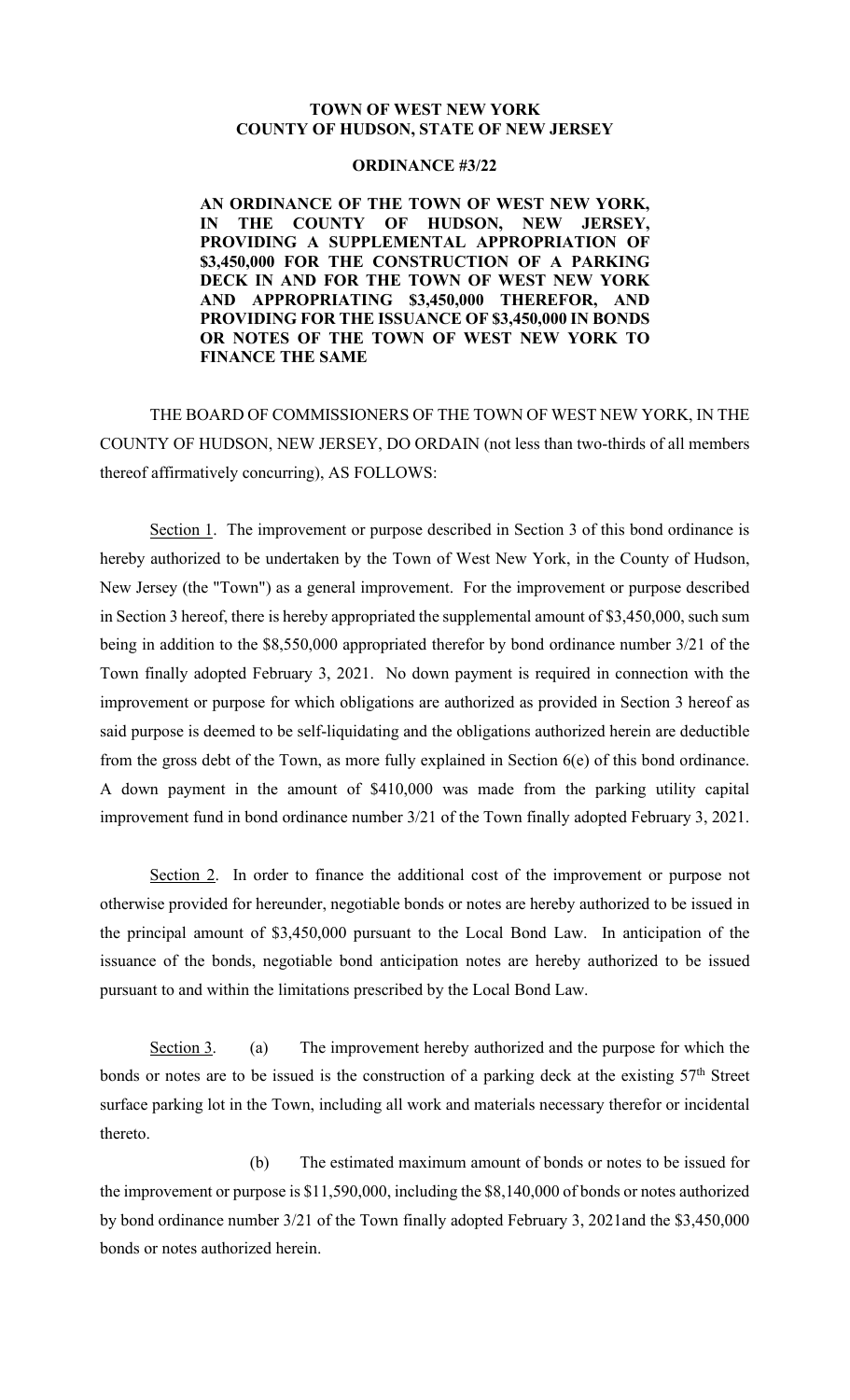(c) The estimated cost of the improvement or purpose is \$12,000,000, including the \$8,550,000 appropriated by Ordinance No. 3/21 of the Town finally adopted February 3, 2021 and the \$3,450,000 appropriated herein.

Section 4. All bond anticipation notes issued hereunder shall mature at such times as may be determined by the chief financial officer; provided that no note shall mature later than one year from its date. The notes shall bear interest at such rate or rates and be in such form as may be determined by the chief financial officer. The chief financial officer shall determine all matters in connection with notes issued pursuant to this bond ordinance, and the chief financial officer's signature upon the notes shall be conclusive evidence as to all such determinations. All notes issued hereunder may be renewed from time to time subject to the provisions of the Local Bond Law. The chief financial officer is hereby authorized to sell part or all of the notes from time to time, at not less than par and accrued interest, at public or private sale and to deliver them to the purchasers thereof upon receipt of payment of the purchase price plus accrued interest from their dates to the date of delivery thereof. The chief financial officer is directed to report in writing to the governing body at the meeting next succeeding the date when any sale or delivery of the notes pursuant to this bond ordinance is made. Such report must include the amount, the description, the interest rate and the maturity schedule of the notes sold, the price obtained and the name of the purchaser.

Section 5. The capital budget or temporary capital budget (as applicable) of the Town is hereby amended to conform with the provisions of this bond ordinance to the extent of any inconsistency herewith. In the event of any such inconsistency and amendment, the resolution in the form promulgated by the Local Finance Board showing full detail of the amended capital budget or amended temporary capital budget (as applicable) and capital program as approved by the Director of the Division of Local Government Services is on file with the Clerk and is available there for public inspection.

Section 6. The following additional matters are hereby determined, declared, recited and stated:

(a) The improvement or purpose described in Section 3 of this bond ordinance is not a current expense. No part of the costs thereof has been or shall be specially assessed on property specially benefited thereby.

(b) The period of usefulness of the improvement or purpose, within the limitations of the Local Bond Law, according to the reasonable life thereof computed from the date of the bonds authorized by this bond ordinance, is 40 years.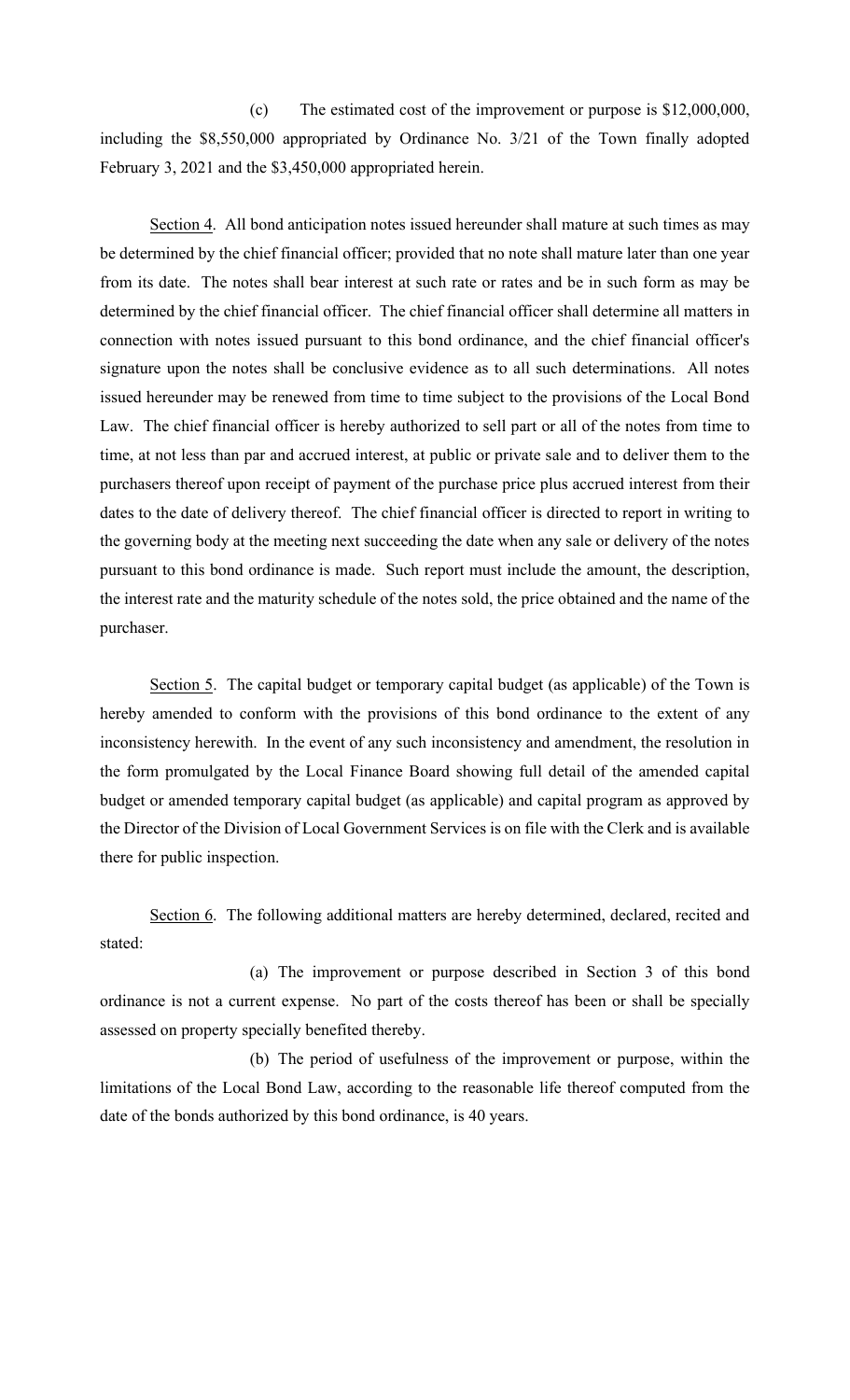(c) The Supplemental Debt Statement required by the Local Bond Law has been duly prepared and filed in the office of the Clerk, and a complete executed duplicate thereof has been filed in the office of the Director of the Division of Local Government Services in the Department of Community Affairs of the State of New Jersey. Such statement shows that the gross debt of the Town as defined in the Local Bond Law is increased by the authorization of the bonds and notes provided in this bond ordinance by \$3,450,000, and the obligations authorized herein will be within all debt limitations prescribed by that Law.

(d) An aggregate amount not exceeding \$1,322,000 for items of expense listed in and permitted under N.J.S.A. 40A:2-20 is included in the estimated cost indicated herein for the improvement or purpose. Of this amount, \$650,000 was estimated for these items of expense in bond ordinance number 3/21 of the Town finally adopted February 3, 2021and an additional \$672,000 is estimated therefor herein.

(e) This bond ordinance authorizes obligations of the Town solely for purposes described in N.J.S.A. 40A:2-7(h). The obligations authorized herein are to be issued for purposes that are deemed to be self-liquidating pursuant to N.J.S.A. 40A:2-46 and are deductible from gross debt pursuant to N.J.S.A. 40A:2-44(c).

(f) The Town reasonably expects to commence acquisition and/or construction of the project described in Section 3 hereof, and to advance all or a portion of the costs in respect thereof, prior to the issuance of bonds or notes hereunder. To the extent such costs are advanced, the Town further reasonably expects to reimburse such expenditures from the proceeds of the bonds or notes authorized by this bond ordinance, in an aggregate not to exceed the amount of bonds or notes authorized in Section 2 hereof.

Section 7. Any grant moneys received for the purposes described in Section 3 hereof shall be applied either to direct payment of the cost of the improvement or to payment of the obligations issued pursuant to this bond ordinance. The amount of obligations authorized hereunder shall be reduced to the extent that such funds are so used.

Section 8. The full faith and credit of the Town is hereby pledged to the punctual payment of the principal of and the interest on the obligations authorized by this bond ordinance. The obligations shall be direct, unlimited obligations of the Town, and the Town shall be obligated to levy ad valorem taxes upon all the taxable property within the Town for the payment of the obligations and the interest thereon without limitation of rate or amount.

Section 9. The chief financial officer of the Town is hereby authorized to prepare and to update from time to time as necessary a financial disclosure document to be distributed in connection with the sale of obligations of the Town and to execute such disclosure document on behalf of the Town. The chief financial officer is further authorized to enter into the appropriate undertaking to provide secondary market disclosure on behalf of the Town pursuant to Rule 15c2- 12 of the Securities and Exchange Commission (the "Rule") for the benefit of holders and beneficial owners of obligations of the Town and to amend such undertaking from time to time in connection with any change in law, or interpretation thereof, provided such undertaking is and